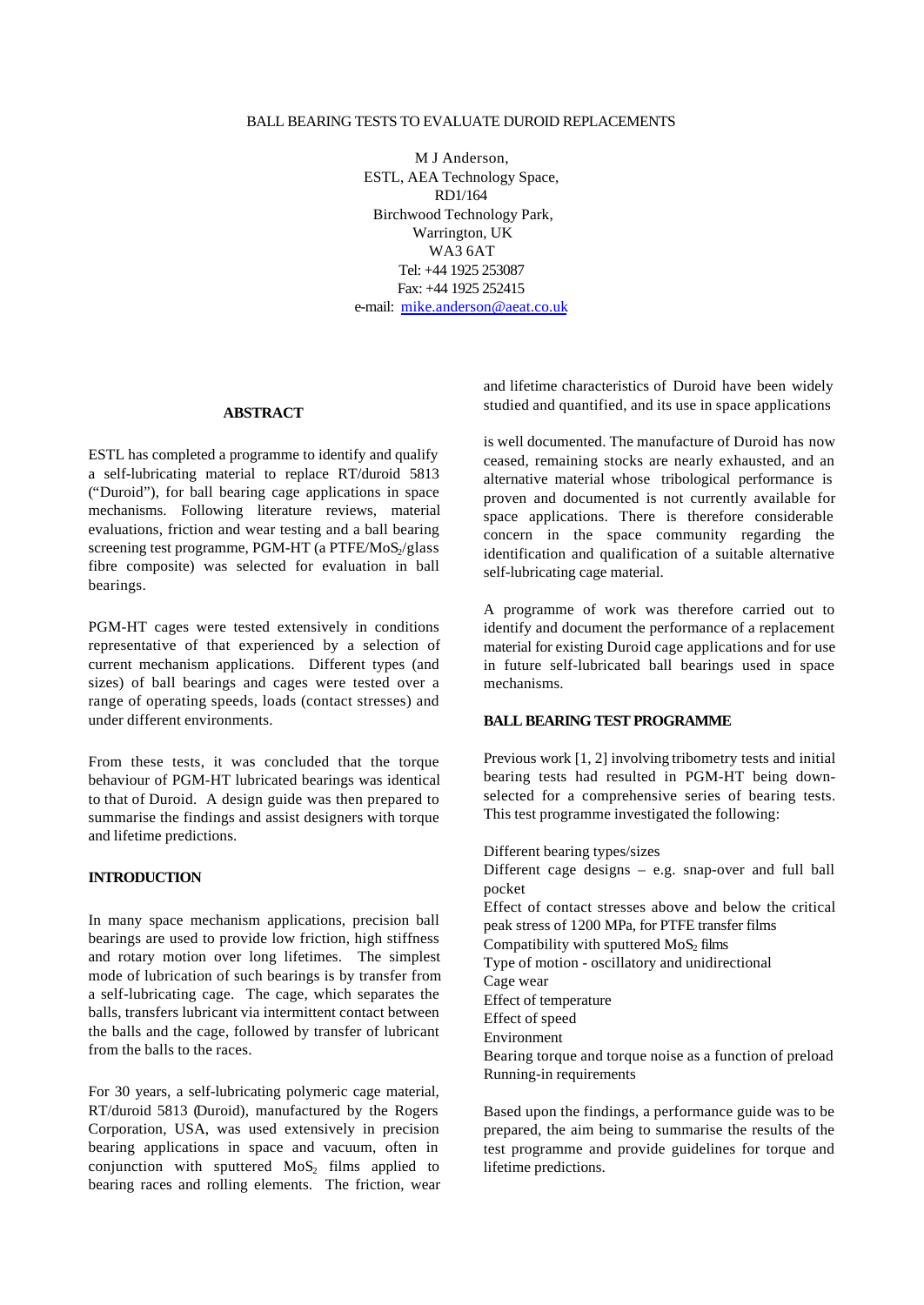## *Test Parameters*

The bearing types, dimensional envelope, peak contact stresses and temperature ranges are summarised as follows:

| Bearing,<br>(ODxBxW, mm) | <b>Peak Stress</b> | Temp range $(^{\circ}C)$ |
|--------------------------|--------------------|--------------------------|
|                          | (Outer, MPa)       |                          |
| ED20                     | 716-946            | $+20$                    |
| 42x20x12                 |                    |                          |
| SR <sub>3</sub>          | 800-1460           | $-30$ to $+60$           |
| 12.7x4.76x 3.97          |                    |                          |
| SR6                      | 800-1400           | $+20$                    |
| 22.2x9.52x 7.14          |                    |                          |
| SEA45                    | 500-1100           | $-40$ to $+60$           |
| 58x45x7                  |                    |                          |

The test conditions were intended to simulate the operational conditions of a Metop deployment actuator and Earth Sensing Mechanisms, for SR3 and SEA45 bearings, respectively, or for comparisons with existing data.

#### **SUMMARY OF RESULTS**

The observations made were as follows:

- Baseline validation testing, under standardised test conditions, of PGM-HT cages fitted in ED20 bearings revealed that their torque characteristics were consistent with those of Duroid-lubricated bearings.
- Summaries showing the operational torque limits for the all the test bearings studied, in vacuum and at room temperature, are provided in Figures 1 to 3.
- The torque of PGM-lubricated bearings exhibit three distinct phases. These are:
	- an initial running-in phase during which lubricant transfer is established and in which the mean and peak torques can exceed the subsequent run-in torque levels by up to an order of magnitude.

- a steady-state torque phase following running-in when and corresponding to the establishment of a transfer film on the bearing races.

- failure, where the torque level increases due to cage wear-out or debris build up.

- The test data for bearings of different sizes and with different internal geometrical and cage parameters showed that the torque results for PGM-HT lubricated bearings could be predicted using CABARET bearing code and by extrapolating Duroid data from ED20 bearing test results.
- Testing PGM-HT lubricated bearings confirmed that a critical Hertzian contact stress limit exists. At stresses below 1200 MPa (peak), steel wear was not observed and transfer films proved to be effective lubricants. Above 1200 MPa, steel wear occurred.

Based upon the test results from this programme and from correlations with Duroid test data, it is concluded that PGM-HT will behave in an essentially identical manner to Duroid in self-lubricating ball bearings. From the findings of this programme the PGM-HT material is considered verified as being suitable for use in selflubricating, ball-bearing (space) applications for which Duroid was formerly base-lined.

### **PEFORMANCE GUIDE**

A performance guide (referred to as the "Guide") was prepared as part of this programme. The objectives of the Guide are as follows:

- To summarise the as-measured torque characteristics of the ball bearings fitted with PGM-HT cages under conditions representative of space mechanism applications.
- To provide guidelines for estimating the mean torque, peak torque and torque noise characteristics for ball bearings fitted with PGM-HT cages (based on extrapolations of the bearing torque data obtained in this programme).
- To correlate lifetime predictions from an existing Duroid design guide [3] for bearings operating in air with the experimental lifetimes obtained in this programme.

#### *Torque predictions*

The performance guide allows prediction of bearing torque through utilisation of the experimental torque data obtained in this programme and ESTL's CABARET bearing code. Essentially the method is as follows:

• Compute (using CABARET) the effective sliding friction coefficient  $(\mu)$  from the steady-state torque values of run-in PGM-caged bearings.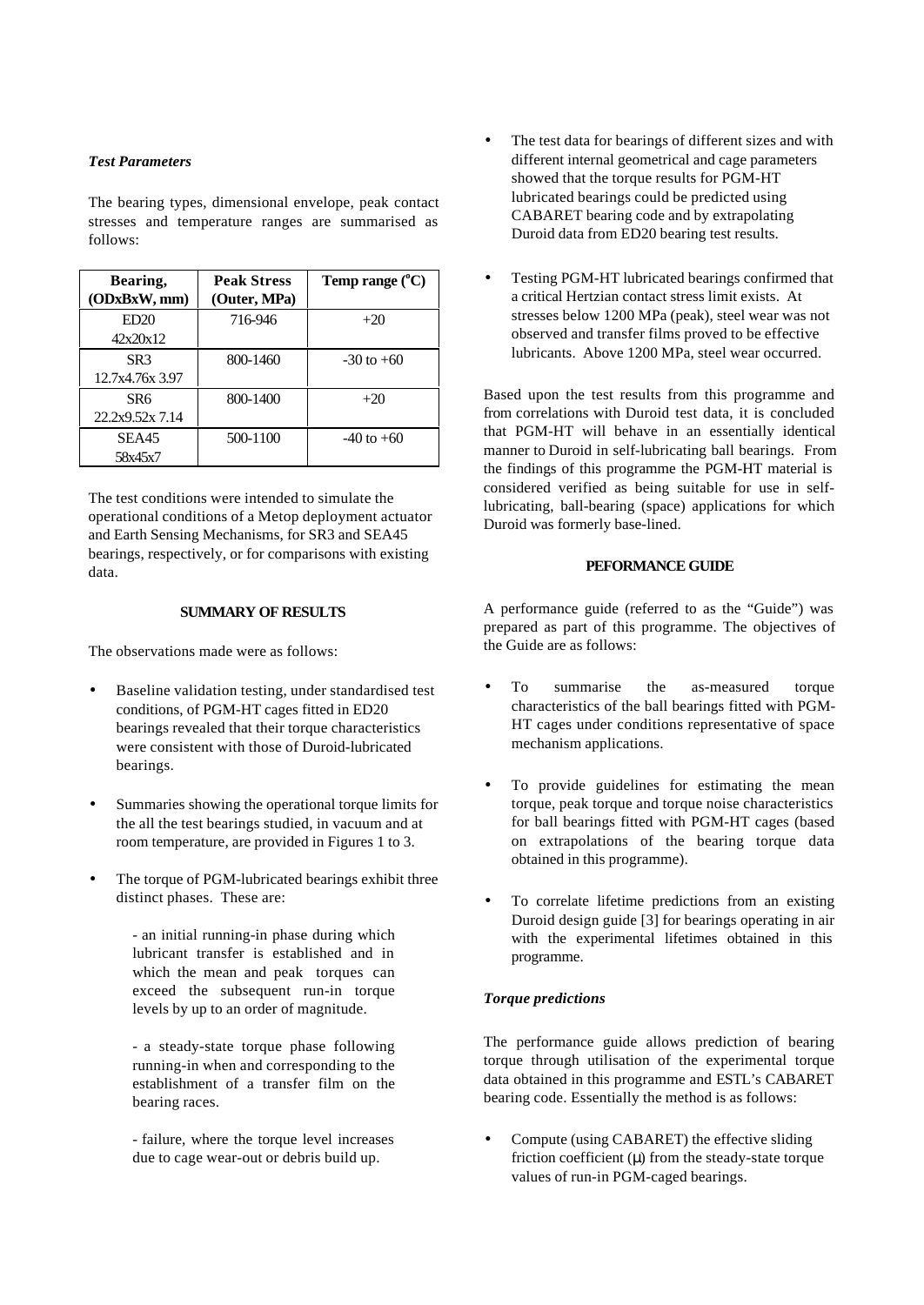- Use this value of μ to predict the steady-state torque of the design bearing at the intended operational load.
- Use the guideline data to predict from the computed steady-state mean torque the following:
	- the expected mean and peak torques during running-in
	- the expected range of mean torques during steady-state running
	- the expected maximum peak torque during steady-state running

Note that it will be necessary to carry out more detailed analyses using CABARET to take other factors, e.g. thermal and fit effects arising from the bearing housing, shaft and surrounding structure, into account.

## *Lifetime Predictions*

We have devised a method for predicting the useful life of PGM–caged bearings. This method is based upon that used in a design guide [3] for Duroid-caged bearings. The method is currently applicable when the following conditions apply:

- The wear rate of PGM-HT is similar to that of Duroid (measurements have verified that this is the case, with the wear rate of PGM being slightly less than Duroid)
- The wear rates of PGM as measured in pin-on-disc measurements in air and vacuum are applicable to sliding interfaces within the bearing (i.e. ball-to-cage pocket; cage-to-land sliding) .
- For conditions where the peak contact stress is less than 1200 MPa, lifetime is defined as 15% loss of cage volume which corresponds to the wearing through of nominally two-thirds of the widths of the cage ball-pocket separators.

Given the above conditions, the method for predicting life is as follows:

- 1. Identify the following bearing parameters: Bearing size (bore, OD, PCD: in mm) Ball complement Rotation speed (revs/min) Operating temperature (deg.C)
- 2. Calculate the equivalent radial load,  $R<sub>E</sub>$  from:

$$
R_E = 2.9A + R
$$

where,

- $A =$  axial load (MN)  $R =$  radial load (MN)
- 3. Using  $R_E$  calculate a Bearing Factor,  $R_E / n.d2$ ,

where  $n =$  ball complement  $d =$  bearing bore (mm)

4. Calculate the bearing life from the charts provided within the guidelines.

The above method was used to estimate the lifetimes of the test bearings used in this programme. For example, for ball bearings operating below 1200 MPa peak stresses, lifetimes in excess of  $5 \times 10^8$  revs are predicted for SR3 and SR6 bearings.

We are currently carrying out extended tests on PGMcaged bearings in order to generate additional life data with which to judge the accuracy and applicability of the lifetime model.

# **CONCLUSIONS**

It is concluded that PGM-HT is an effective replacement for Duroid as a self-lubricating ball-bearing cage material for space applications. The torque data generated provide essential practical data for design engineers who intend using PGM-caged ball bearings. This data, when used in conjunction with the CABARET bearing code, can be extrapolated to allow torque predictions for ball bearings which are of a different size and geometry to the test bearings used in this study. Furthermore wear and life data has been obtained which will prove invaluable in the prediction of the useful life of PGMcaged bearings. A PGM-cage Performance Guide has been prepared to assist designers in the prediction of bearing torque and life.

### **ACKNOWLEDGEMENTS**

We wish to acknowledge the support of the European Space Agency who provided the funding for this project.

### **REFERENCES**

1. "RT/Duroid 5813 replacement investigation" J M Cunningham and R A Rowntree, Proc.  $7<sup>th</sup>$  European Space Mechanisms and Tribology Symposium, Zurich, 1997

2. "Tribological and ball bearing tests to evaluate Duroid replacements" M J Anderson, Proc. of 8<sup>th</sup> European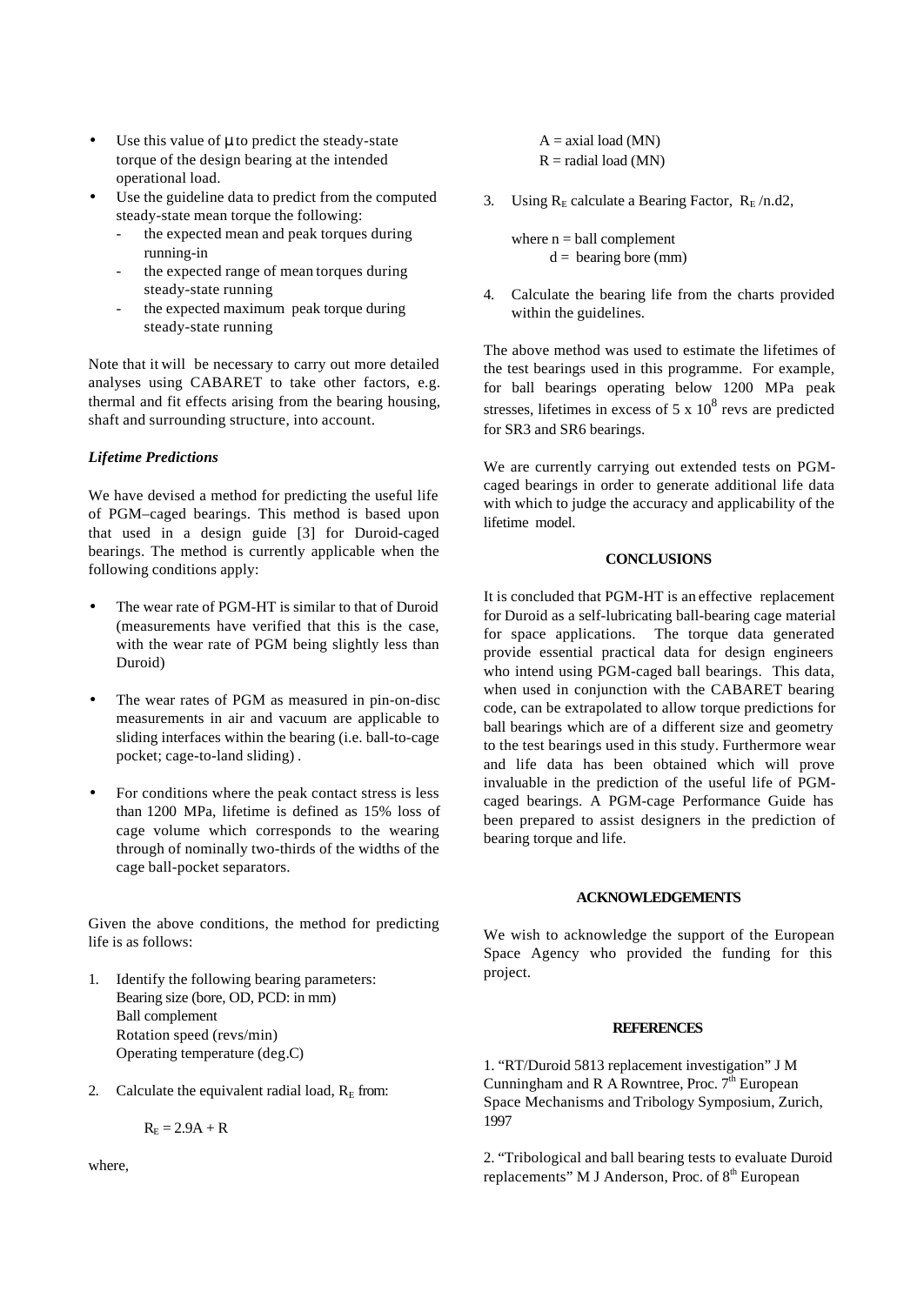Space Mechanisms and Tribology Symposium, Toulouse, 1999

3. Performance Guide Self-Lubricating Bearings, National Centre of Tribology, AEA Technology, June 1976.